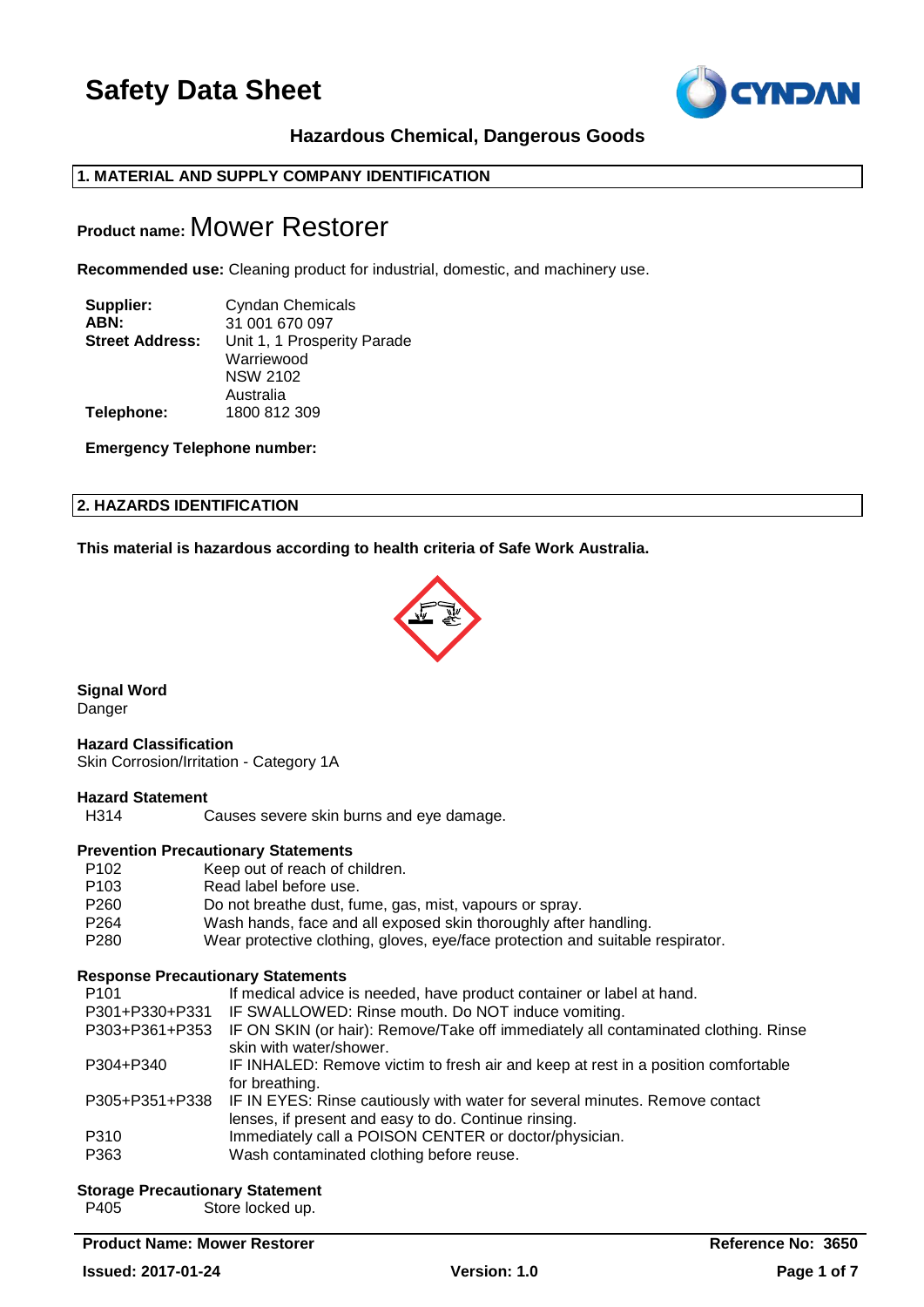

# **Disposal Precautionary Statement**

P501 Dispose of contents/container in accordance with local, regional, national and international regulations.

### **Poison Schedule:** S6. Poison

# **DANGEROUS GOOD CLASSIFICATION**

Classified as Dangerous Goods by the criteria of the "Australian Code for the Transport of Dangerous Goods by Road & Rail" and the "New Zealand NZS5433: Transport of Dangerous Goods on Land".

### **Dangerous Goods Class:** 8

| 3. COMPOSITION INFORMATION                                     |           |                                   |
|----------------------------------------------------------------|-----------|-----------------------------------|
| <b>CHEMICAL ENTITY</b>                                         | CAS NO    | <b>PROPORTION</b>                 |
| Sodium hydroxide (Na(OH))<br>Surfactant                        | 1310-73-2 | 10-30 $% (w/w)$<br>$<$ 10 % (w/w) |
| sodium gluconate<br>Ingredients determined to be Non-Hazardous | 527-07-1  | $<$ 10 % (w/w)<br>Balance         |

## **4. FIRST AID MEASURES**

If poisoning occurs, contact a doctor or Poisons Information Centre (Phone Australia 131 126, New Zealand 0800 764 766).

**Inhalation:** Inhalation is not anticipated. In the event the product is aspirated into the lungs, immediately contact a Poison Information Centre, and prepare the patient for transport to a hospital or doctor.

**Skin Contact:** Immediately flush the area with excess water, removing any contaminated clothing and/or footwear, and continue flushing with water for at least 15min, or until advised by the Poison Information Centre. DO NOT interrupt flushing with water. Seek emergency medical assistance such as an ambulance.

**Eye contact:** Begin flushing the eye with water, holding back the eyelids to ensure full irrigation of the eye and complete removal of the product. Contact the Poison Information Centre or other medical advice urgently. Continue flushing the eyes for at least 15min, or until advised by the Poison Information Centre or medical experts. DO NOT interrupt flushing. Seek emergency medical assistance such as an ambulance, or if instructed transport the patient to the nearest hospital.

**Ingestion:** If swallowed, rinse the mouth and remove any prostheses or objects in the mouth which may habour the compound. Contact a Poison Information Centre for further advice. Patient is likely to need urgent medical attention and should be taken as soon as possible to a hospital or doctor.

**Notes to physician:** Treat symptomatically. Can cause corneal burns. Treat symptomatically. Avoid further neutralisation as the reaction may produce excess heat which could aggravate existing injuries.

# **5. FIRE FIGHTING MEASURES**

# **Hazchem Code:** 2X

**Suitable extinguishing media:** If material is involved in a fire use water fog (or if unavailable fine water spray), alcohol resistant foam, standard foam, dry agent (carbon dioxide, dry chemical powder).

**Specific hazards:** Non-combustible material.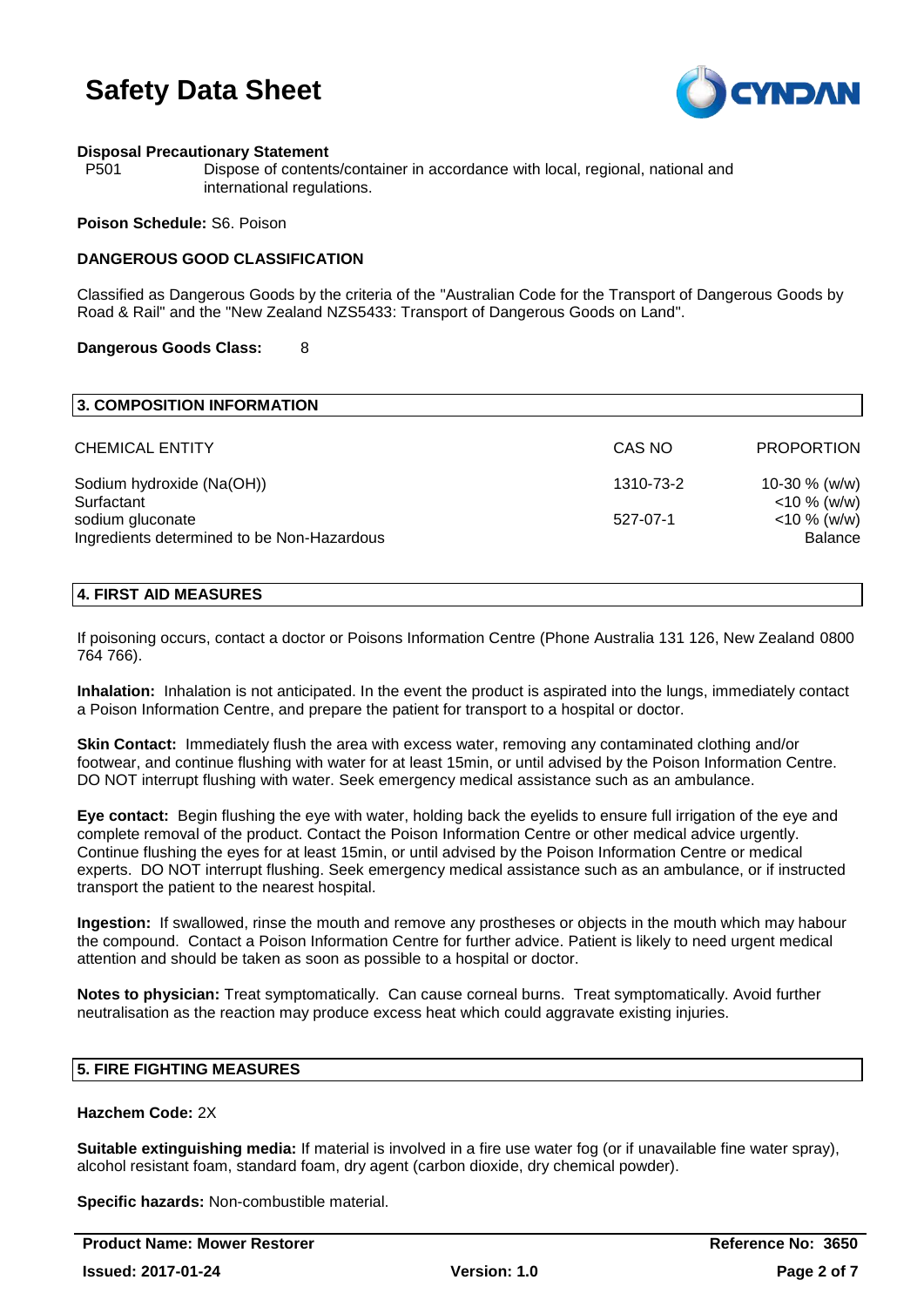**Fire fighting further advice:** Not applicable.



# **6. ACCIDENTAL RELEASE MEASURES**

# **SMALL SPILLS**

Wear protective equipment to prevent skin and eye contamination. Avoid inhalation of vapours or dust. Wipe up with absorbent (clean rag or paper towels). Collect and seal in properly labelled containers or drums for disposal.

# **LARGE SPILLS**

Clear area of all unprotected personnel. Slippery when spilt. Avoid accidents, clean up immediately. Wear protective equipment to prevent skin and eye contamination and the inhalation of vapours. Work up wind or increase ventilation. Contain - prevent run off into drains and waterways. Use absorbent (soil, sand or other inert material). Collect and seal in properly labelled containers or drums for disposal. If contamination of crops, sewers or waterways has occurred advise local emergency services.

### **Dangerous Goods – Initial Emergency Response Guide No:** 37

### **7. HANDLING AND STORAGE**

**Handling:** Avoid eye contact and skin contact. Avoid inhalation of vapour, mist or aerosols.

**Storage:** Store in a cool, dry, well-ventilated place and out of direct sunlight. Store away from foodstuffs. Store away from incompatible materials described in Section 10. Store away from sources of heat and/or ignition. Store locked up. Keep container standing upright. Keep containers closed when not in use - check regularly for leaks.

This material is classified as a Class 8 Corrosive as per the criteria of the "Australian Code for the Transport of Dangerous Goods by Road & Rail" and/or the "New Zealand NZS5433: Transport of Dangerous Goods on Land" and must be stored in accordance with the relevant regulations.

This material is a Scheduled Poison Schedule 6 (Poison) and must be stored, maintained and used in accordance with the relevant regulations.

# **8. EXPOSURE CONTROLS / PERSONAL PROTECTION**

### **National occupational exposure limits:**

|                  | TWA    |                      | <b>STEL</b> |       | <b>NOTICES</b>           |
|------------------|--------|----------------------|-------------|-------|--------------------------|
|                  | ppm    | mg/m3                | ppm         | mg/m3 |                          |
| Sodium hydroxide | $\sim$ | 2 Peak<br>limitation | ۰           | ۰.    | $\overline{\phantom{a}}$ |

As published by Safe Work Australia.

TWA - The time-weighted average airborne concentration over an eight-hour working day, for a five-day working week over an entire working life.

STEL (Short Term Exposure Limit) - the average airborne concentration over a 15 minute period which should not be exceeded at any time during a normal eight-hour workday.

These Exposure Standards are guides to be used in the control of occupational health hazards. All atmospheric contamination should be kept too as low a level as is workable. These exposure standards should not be used as fine dividing lines between safe and dangerous concentrations of chemicals. They are not a measure of relative toxicity.

If the directions for use on the product label are followed, exposure of individuals using the product should not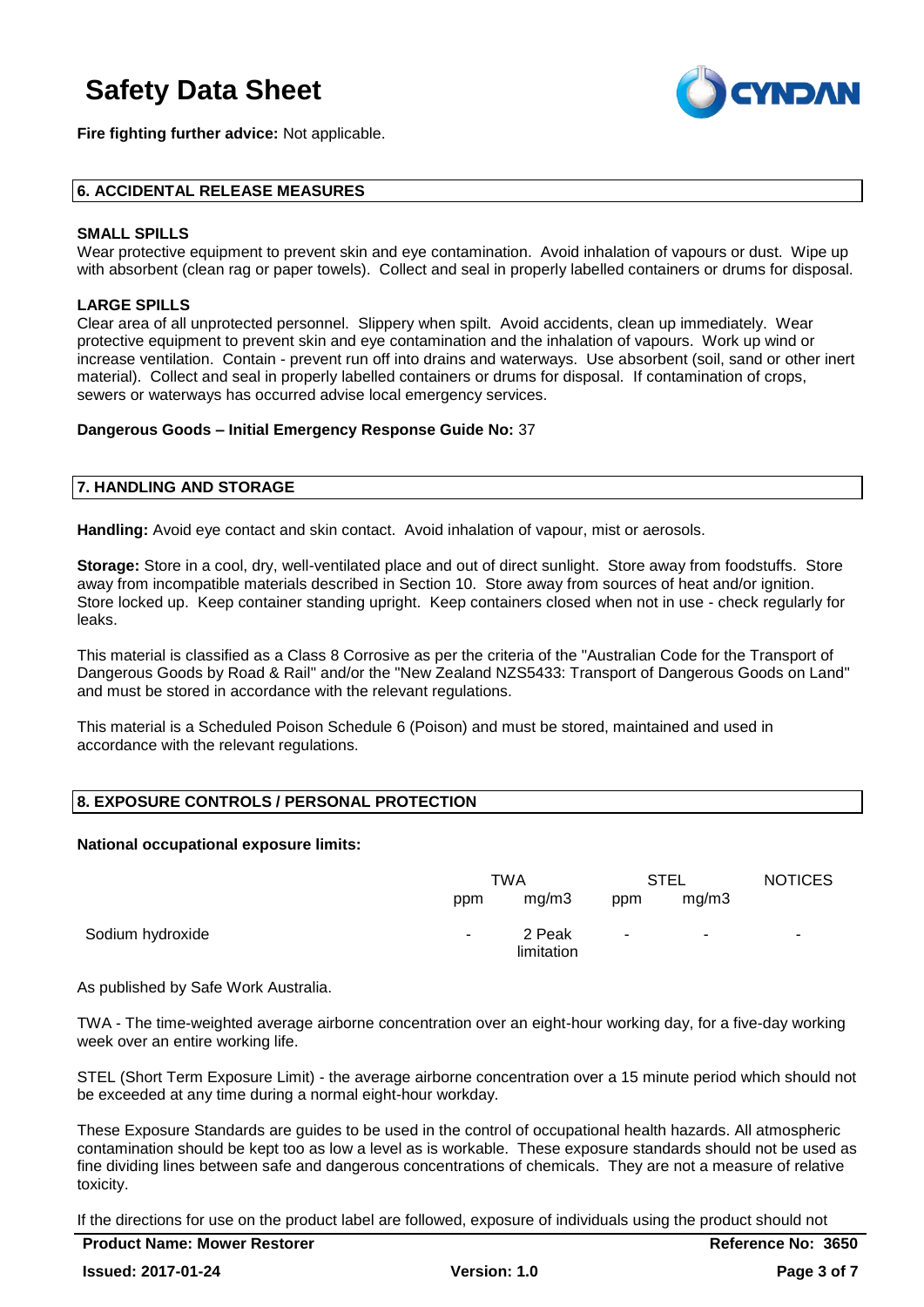

exceed the above standard. The standard was created for workers who are routinely, potentially exposed during product manufacture.

**Biological Limit Values:** As per the "National Model Regulations for the Control of Workplace Hazardous Substances (Safe Work Australia)" the ingredients in this material do not have a Biological Limit Allocated.

**Engineering Measures:** Ensure ventilation is adequate to maintain air concentrations below Exposure Standards. Use only in well ventilated areas. Use with local exhaust ventilation or while wearing appropriate respirator.

**Personal Protection Equipment:** GLOVES, SAFETY GLASSES.

Wear gloves, safety glasses. Available information suggests that gloves made from should be suitable for intermittent contact. However, due to variations in glove construction and local conditions, the user should make a final assessment. Always wash hands before smoking, eating, drinking or using the toilet. Wash contaminated clothing and other protective equipment before storing or re-using.

**Hygiene measures:** Keep away from food, drink and animal feeding stuffs. When using do not eat, drink or smoke. Wash hands prior to eating, drinking or smoking. Avoid contact with clothing. Avoid eye contact and skin contact. Avoid inhalation of vapour, mist or aerosols. Ensure that eyewash stations and safety showers are close to the workstation location.

# **9. PHYSICAL AND CHEMICAL PROPERTIES**

| Form:   | Clear Liquid              |
|---------|---------------------------|
| Colour: | Red brown                 |
| Odour:  | Mild characteristic odour |

**Solubility:** Miscible **Vapour Pressure (20 °C):** 2.73kPa @20C (water) **pH:** >13 @20C

**Specific Gravity (20 °C):** No data: assumed greater than 1.0

(Typical values only - consult specification sheet)  $N Av = Not available, N App = Not applicable$ 

# **10. STABILITY AND REACTIVITY**

**Chemical stability:** Stable under normal ambient conditions, transport, storage, handling, and usage.

**Conditions to avoid:** AVOID inhaling vapours/sprays/mists. USE in a well ventilated space.

**Incompatible materials:** AVOID strong acids and oxidants; may generate excessive heat.AVOID reactive metals such as aluminium, tin, and zinc, and their alloys.

**Hazardous decomposition products:** No hazardous decomposition products expected. In extreme conditions, such as fires, it may release oxides of carbon after being evaporated to dryness.

**Hazardous reactions:** None known.

# **11. TOXICOLOGICAL INFORMATION**

No adverse health effects expected if the product is handled in accordance with this Safety Data Sheet and the product label. Symptoms or effects that may arise if the product is mishandled and overexposure occurs are:

### **Acute Effects**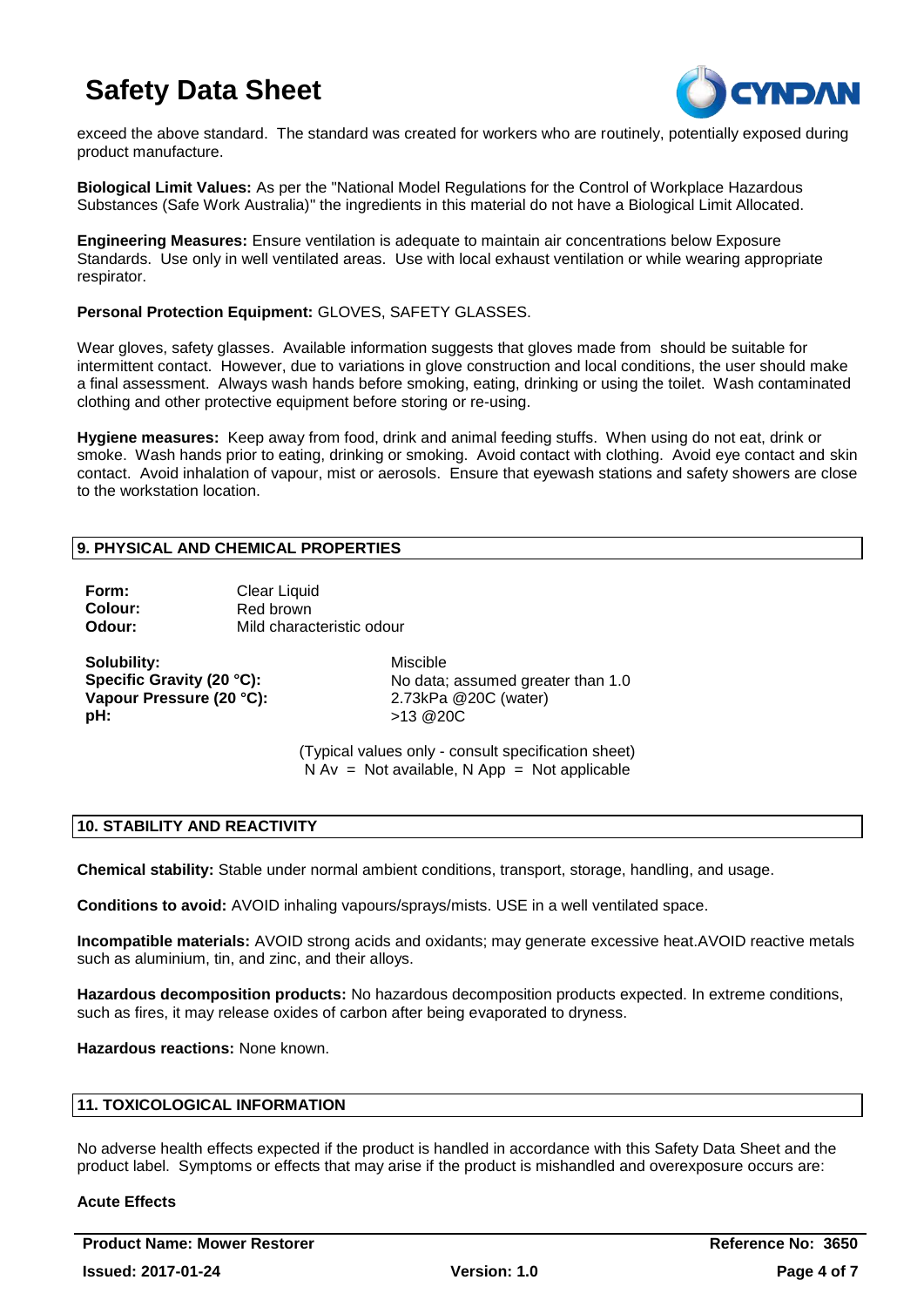

**Inhalation:** No known acute effects.

**Skin contact:** No known acute effects.

**Ingestion:** No known acute effects.

**Eye contact:** No known acute effects.

# **Acute toxicity**

**Inhalation:** This material has been classified as non-hazardous. Acute toxicity estimate (based on ingredients): >20 mg/L

LC50 (Rat): 750ug/L for 2h (best information available)

**Skin contact:** This material has been classified as non-hazardous. Acute toxicity estimate (based on ingredients): >2,000 mg/Kg

**Ingestion:** This material has been classified as non-hazardous. Acute toxicity estimate (based on ingredients): >2,000 mg/Kg

LD50 (Rabbit): 500mg/kg

**Corrosion/Irritancy:** Eye: this material has been classified as not corrosive or irritating to eyes. Skin: this material has been classified as a Category 1A Hazard (irreversible effects to skin).

**Sensitisation:** Inhalation: this material has been classified as not a respiratory sensitiser. Skin: this material has been classified as not a skin sensitiser.

**Aspiration hazard:** This material has been classified as non-hazardous.

**Specific target organ toxicity (single exposure):** This material has been classified as non-hazardous.

**Chronic Toxicity**

**Mutagenicity:** This material has been classified as non-hazardous.

**Carcinogenicity:** This material has been classified as non-hazardous.

**Reproductive toxicity (including via lactation):** This material has been classified as non-hazardous.

**Specific target organ toxicity (repeat exposure):** This material has been classified as non-hazardous.

### **12. ECOLOGICAL INFORMATION**

Avoid contaminating waterways.

**Acute aquatic hazard:** Limited unreliable data available suggests some toxicity to aquatic life.LC50 for 14h exposure to 145mg/L on poecilia reticulata

**Long-term aquatic hazard:** No reliable data.

**Ecotoxicity:** No information available.

**Persistence and degradability:** No information available.

**Bioaccumulative potential:** No information available.

**Mobility:** No information available.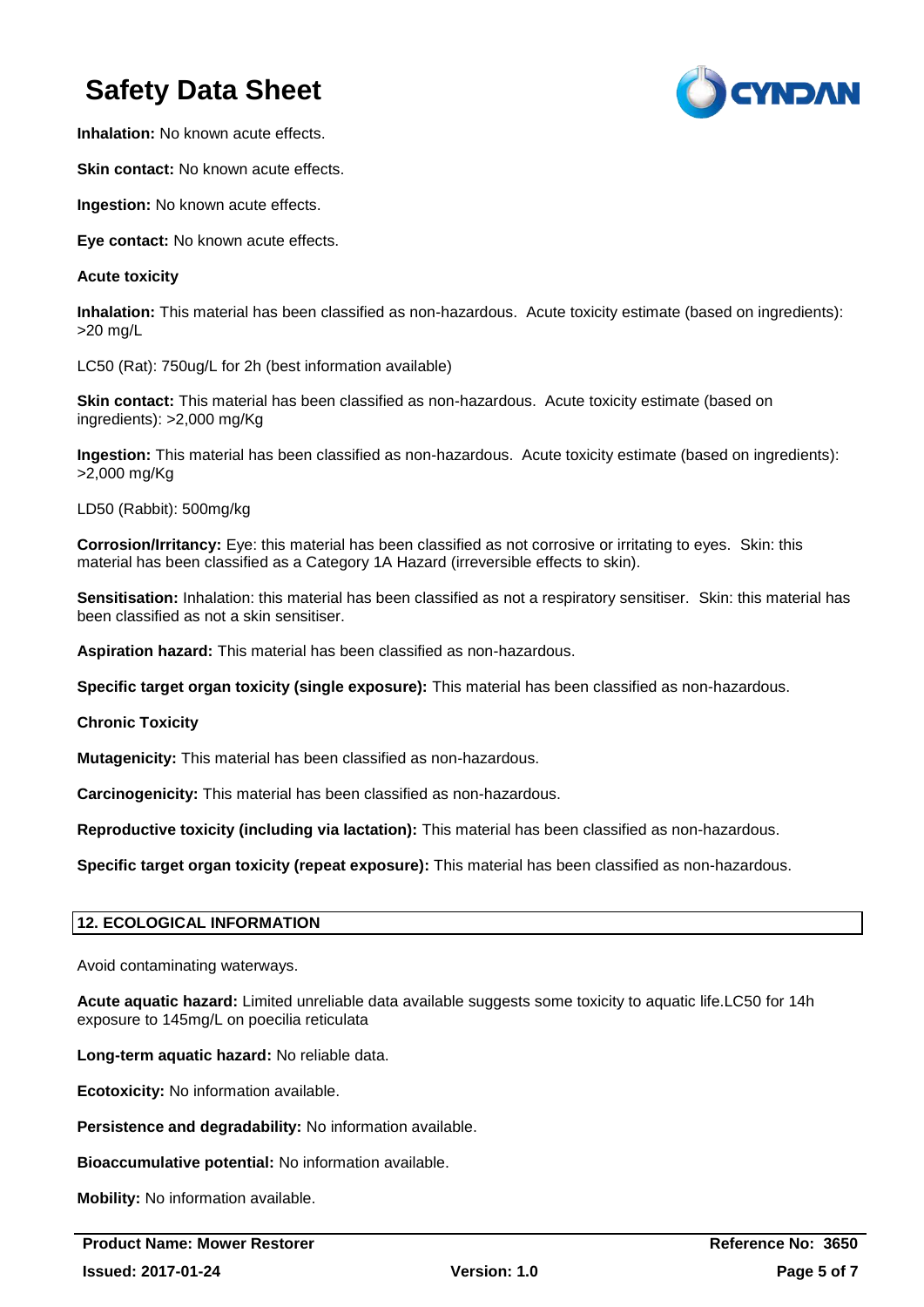

# **13. DISPOSAL CONSIDERATIONS**

Persons conducting disposal, recycling or reclamation activities should ensure that appropriate personal protection equipment is used, see "Section 8. Exposure Controls and Personal Protection" of this SDS.

If possible material and its container should be recycled. If material or container cannot be recycled, dispose in accordance with local, regional, national and international Regulations.

#### **14. TRANSPORT INFORMATION**

### **ROAD AND RAIL TRANSPORT**

Classified as Dangerous Goods by the criteria of the "Australian Code for the Transport of Dangerous Goods by Road & Rail" and the "New Zealand NZS5433: Transport of Dangerous Goods on Land".



| UN No:                              | 1760 |
|-------------------------------------|------|
| Dangerous Goods Class:              | 8    |
| <b>Packing Group:</b>               | Ш    |
| Hazchem Code:                       | 2X   |
| <b>Emergency Response Guide No:</b> | 37   |

**Proper Shipping Name:** CORROSIVE LIQUID, N.O.S. (SODIUM HYDROXIDE)

**Segregation Dangerous Goods:** Not to be loaded with explosives (Class 1), dangerous when wet substances (Class 4.3), oxidising agents (Class 5.1), organic peroxides (Class 5.2), radioactive substances (Class 7) or food and food packaging in any quantity. Note 1: Concentrated strong alkalis are incompatible with concentrated strong acids. Note 2: Concentrated strong acids are incompatible with concentrated strong alkalis. Note 3: Acids are incompatible with Dangerous Goods of Class 6 which are cyanides. Exemptions may apply.

### **MARINE TRANSPORT**

Classified as Dangerous Goods by the criteria of the International Maritime Dangerous Goods Code (IMDG Code) for transport by sea. This material is classified as a Marine Pollutant (P) according to the International Maritime Dangerous Goods Code.



**UN No:** 1760 **Dangerous Goods Class:** 8 **Packing Group:** III

**Proper Shipping Name:** CORROSIVE LIQUID, N.O.S. (SODIUM HYDROXIDE)

### **AIR TRANSPORT**

Classified as Dangerous Goods by the criteria of the International Air Transport Association (IATA) Dangerous Goods Regulations for transport by air.